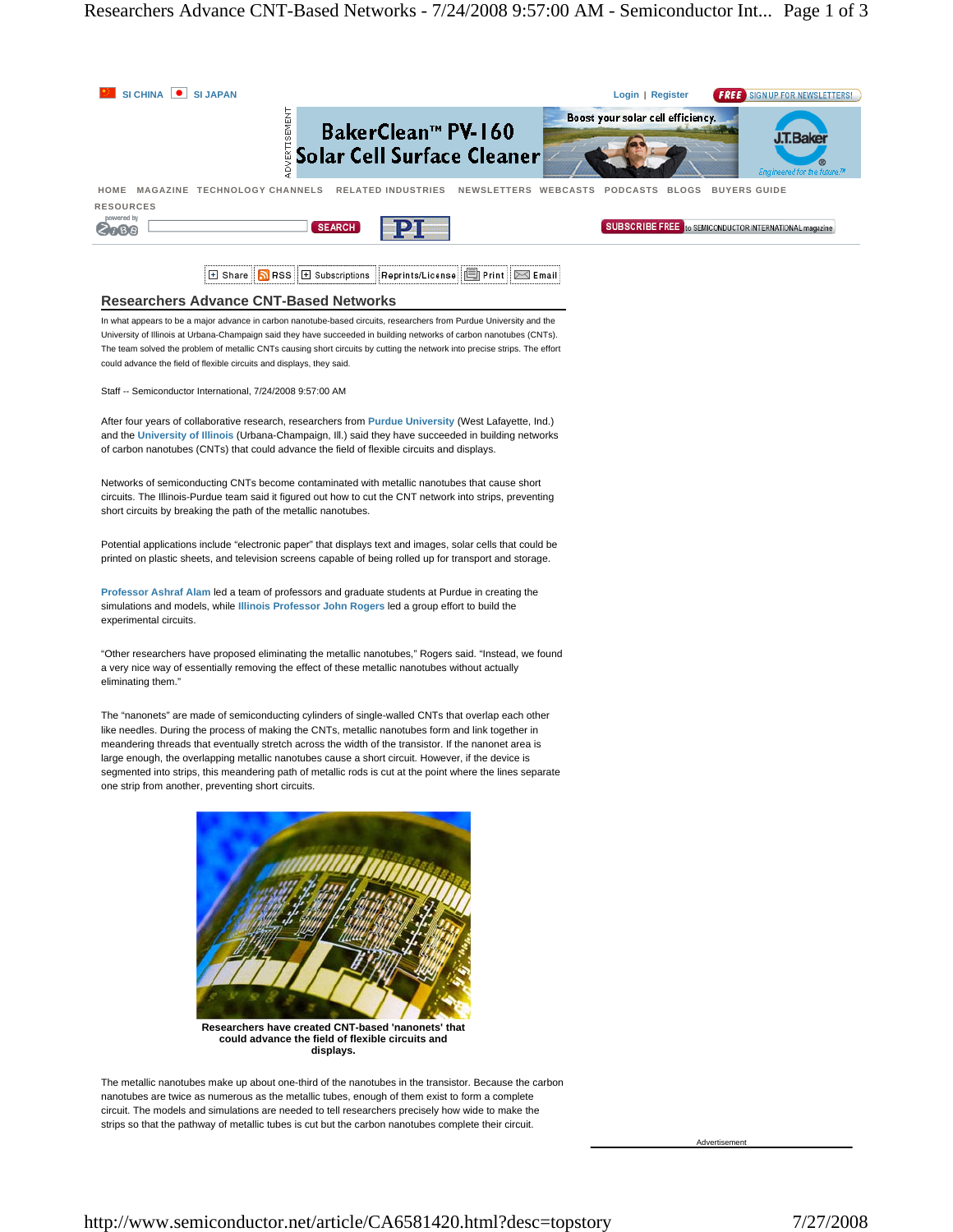"The simulations showed there is always a way to break the metallic path and still keep the semiconducting CNT path intact," Alam said.

The researchers created a flexible circuit of >100 transistors, the largest nanonet ever produced and the first demonstration of a working nanonet circuit. Alam said that there is no fundamental reason why the approach cannot be scaled up from flexible circuits of 100 transistors to circuits with 10,000 or more transistors. "Now there is no fundamental reason why we couldn't develop nanonet technologies," he said, opening the way to CNT-based transistors used to create high-performance, shock-resistant, lightweight and flexible ICs at low cost.

The **Network for Computational Nanotechnology** was employed during the simulation phase. "This work requires tremendous computing resources because these are not trivial calculations," Alam said.

Findings are detailed in a research paper, "**Medium-Scale Carbon Nanotube Thin-Film Integrated Circuits on Flexible Plastic Substrates**," appearing today in the journal *Nature*.

 $|\mathbb{E}|$  Share  $\|\mathbf{\Omega}\|$ RSS  $\|\mathbb{E}|$  Subscriptions  $\|$  Reprints/License  $\|\mathbf{\Xi}\|$  Print  $\|\mathbf{\Xi}\|$  Email  $\|$ 

We would love your feedback!

**Post a comment**

**TALKBACK** 

**» VIEW ALL TALKBACK THREADS**

### **RELATED CONTENT**

**TOPICS AUTHOR** 

**SPONSORED LINKS** 

### **Dice Engineering**

Are you looking for **Engineering, Technical, or IT Jobs**?



## **Read: On the Road to 3-D**

In the early 2000s, 42 in. plasma TV was new on the market with a price tag exceeding \$10K. This year, LCD has overtaken plasma and 3-D TV is going into the home.

Ads By Google

**Flexible Circuits** MicroConnex: Quality Flex Circuits including High Density designs www.MicroConnex.com

# **CVD Carbon Nanotubes**

Get in Purified or Functionalized Forms. Contact us now and Order! www.CheapTubes.com

**Carbon Nanotube Analysis** Fluorescence spectroscopy for detection & quantification of SWNT www.appliednanofluorescence.com